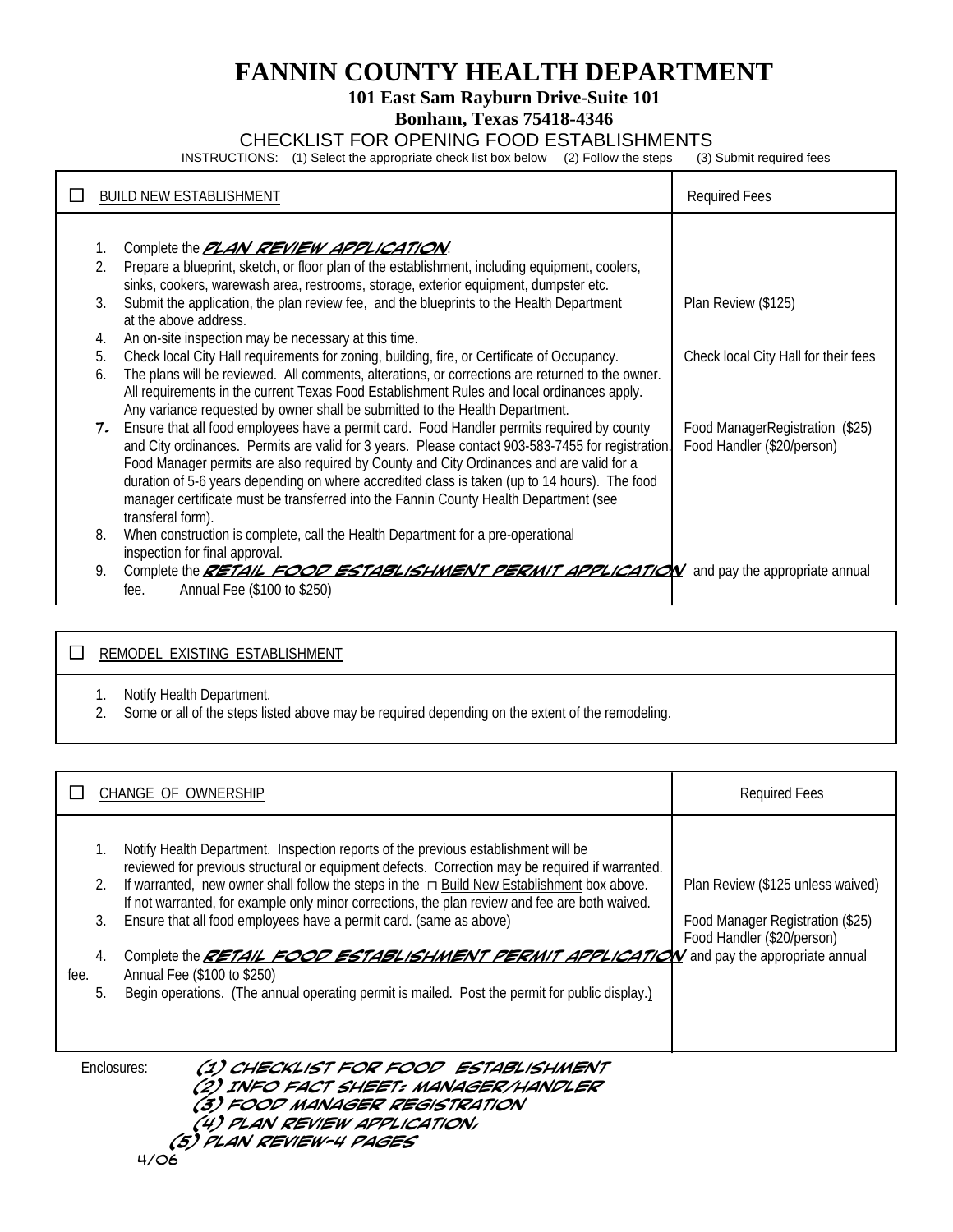# **FANNIN COUNTY HEALTH DEPARTMENT**

# **101 East Sam Rayburn Drive-Suite 101**

**Bonham, Texas 75418-4346** 

INFORMATION FACT SHEET: FOOD MANAGER and FOOD HANDLER PERMITS

# REQUIREMENTS

- 1. Permit Cards:
	- All employees must have permit cards PRIOR to starting work.
	- Permit cards shall be current.
	- Original permit cards shall be available during inspections.
	- Replacement cards are issued for a \$5 fee (no fee if receipt presented)
	- Penalty: Citation issued for noncompliance.
- 2. Food Manager: All food establishments preparing or serving potentially hazardous food shall have at least one certified food service manager on duty during each shift. The manager shall have successfully completed a food service manager course (see Classes below). A copy of the course certificate shall be submitted to the Fannin County Health Department with a registration fee of \$25 (a Fannin County permit card will be issued as verification of registration). The managers are not required to have a food handler permit.
- 3. Food Handler: All food handlers (chefs, cooks, butchers, waitresses, waiters, bakers, bar persons, bus persons, dishwashers, delivery drivers, persons handling ice or any other type of open food or beverage, etc.) shall have a food handler permit. Children under 14 years of age are not allowed in food preparation. All current federal child labor laws are applicable. Food handler permits obtained outside Fannin County are transferable only for temporary events.
- 4. Temporary Events: All workers shall have a permit (see table below). Valid food handler permits obtained outside Fannin County may be recognized for temporary events.

| PERMIT TYPE         | <b>COURSE LOCATION</b>                                                                                             |                    | <b>TELEPHONE</b>                             | <b>DAY</b>           | TIME                   | COST                 | <b>EXPIRATION</b>     |
|---------------------|--------------------------------------------------------------------------------------------------------------------|--------------------|----------------------------------------------|----------------------|------------------------|----------------------|-----------------------|
| Food<br>Manager     | • Texoma Food Service Training<br>• MGM Food Services (English & Spanish)<br>• Other locations (if State approved) |                    | 903-815-1286<br>903-816-1601<br>512-458-7111 | Call<br>Call<br>Call | Call<br>Call<br>Call   | Call<br>Call<br>Call | 6 yr<br>5 yr<br>Call  |
| Food<br>Handler     | Saint Elizabeth's Church<br>Maple Street, Bonham, TX                                                               | English<br>Spanish | 903-815-1286<br>903-815-1286                 | Monday<br>Monday     | $6:00$ pm<br>$6:00$ pm | \$20<br>\$20         | 2 yr<br>2 yr          |
|                     |                                                                                                                    |                    |                                              |                      |                        |                      |                       |
| Temporary<br>Events | Option 1: One food manager permit<br>Option 2: Food handler card for all workers                                   |                    | 903-583-7455                                 |                      |                        | \$25                 | 3 days<br>consecutive |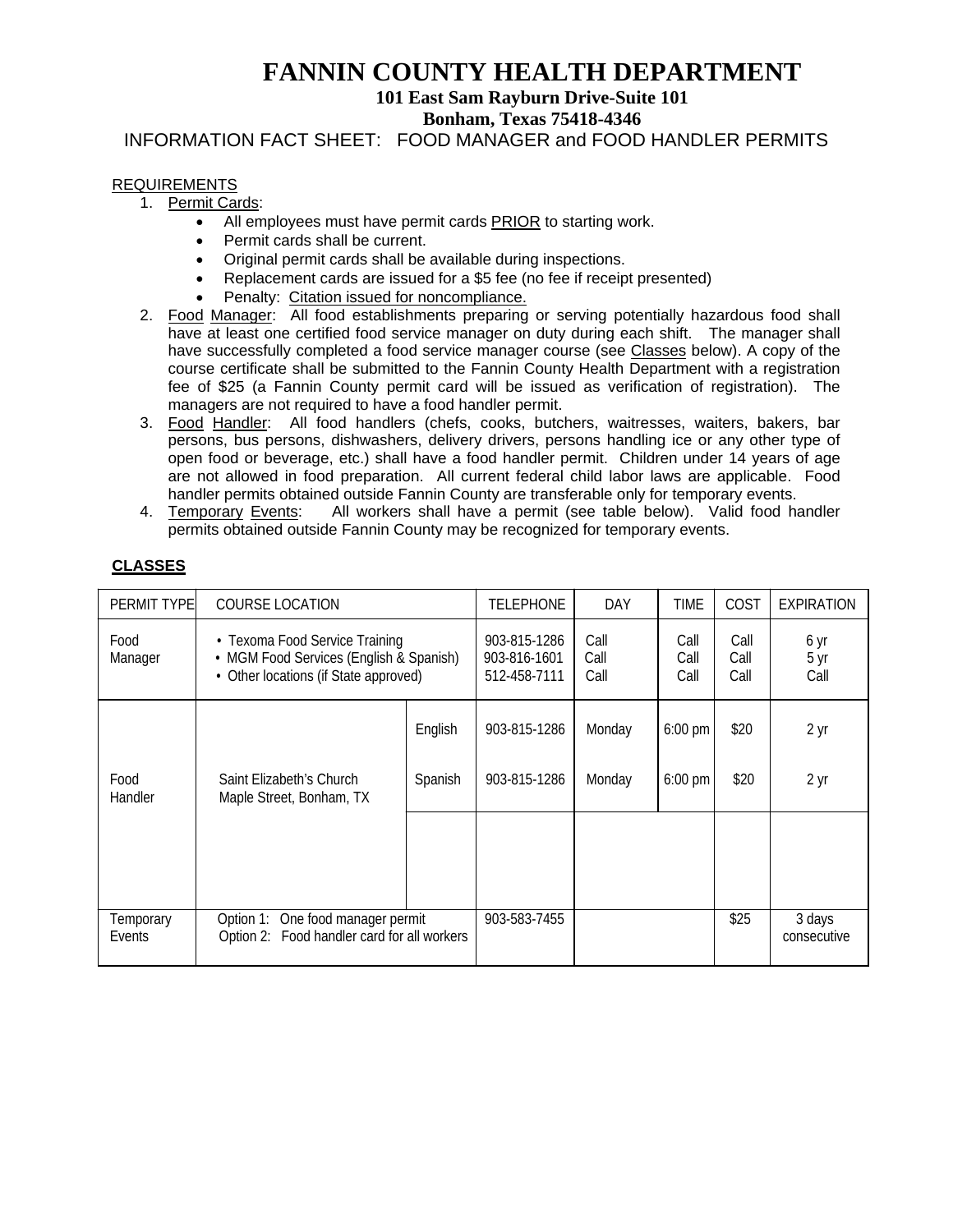# **FOOD MANAGER PERMIT REGISTRATION APPLICATION**

**INSTRUCTIONS:** (1) Complete all information below (2) Enclose a copy of the food service manager certificate or card (3) Submit fee to FCHD

| I have enclosed a copy. Please register my certificate with the Fannin County Health Department for a \$25 fee as required by law. |                                             |         | I have received a certificate from a food service manager training course that is accredited by the Texas Department of State Health Services. |  |
|------------------------------------------------------------------------------------------------------------------------------------|---------------------------------------------|---------|------------------------------------------------------------------------------------------------------------------------------------------------|--|
| <b>FOOD MANAGER</b>                                                                                                                |                                             |         |                                                                                                                                                |  |
| (Last)                                                                                                                             |                                             | (First) |                                                                                                                                                |  |
|                                                                                                                                    |                                             |         | (M)                                                                                                                                            |  |
|                                                                                                                                    |                                             |         |                                                                                                                                                |  |
|                                                                                                                                    |                                             |         |                                                                                                                                                |  |
|                                                                                                                                    |                                             |         |                                                                                                                                                |  |
|                                                                                                                                    |                                             |         |                                                                                                                                                |  |
| <b>ESTABLISHMENT</b>                                                                                                               |                                             |         |                                                                                                                                                |  |
|                                                                                                                                    |                                             |         |                                                                                                                                                |  |
|                                                                                                                                    |                                             |         |                                                                                                                                                |  |
|                                                                                                                                    |                                             |         |                                                                                                                                                |  |
|                                                                                                                                    |                                             |         |                                                                                                                                                |  |
| <b>ACCREDITED FOOD SERVICE MANAGER TRAINING COURSE</b>                                                                             |                                             |         |                                                                                                                                                |  |
|                                                                                                                                    |                                             |         |                                                                                                                                                |  |
| Certificate No: <u>_____________________</u>                                                                                       |                                             |         |                                                                                                                                                |  |
| Expiration Date: ________________________                                                                                          |                                             |         |                                                                                                                                                |  |
|                                                                                                                                    |                                             |         |                                                                                                                                                |  |
|                                                                                                                                    | HEALTH DEPARTMENT USE ONLY                  |         |                                                                                                                                                |  |
|                                                                                                                                    |                                             |         |                                                                                                                                                |  |
|                                                                                                                                    |                                             |         |                                                                                                                                                |  |
| REGISTRATION FEE: \$25                                                                                                             |                                             |         |                                                                                                                                                |  |
|                                                                                                                                    | MANAGER PERMIT MAILED / DELIVERED: ________ |         |                                                                                                                                                |  |
|                                                                                                                                    |                                             |         |                                                                                                                                                |  |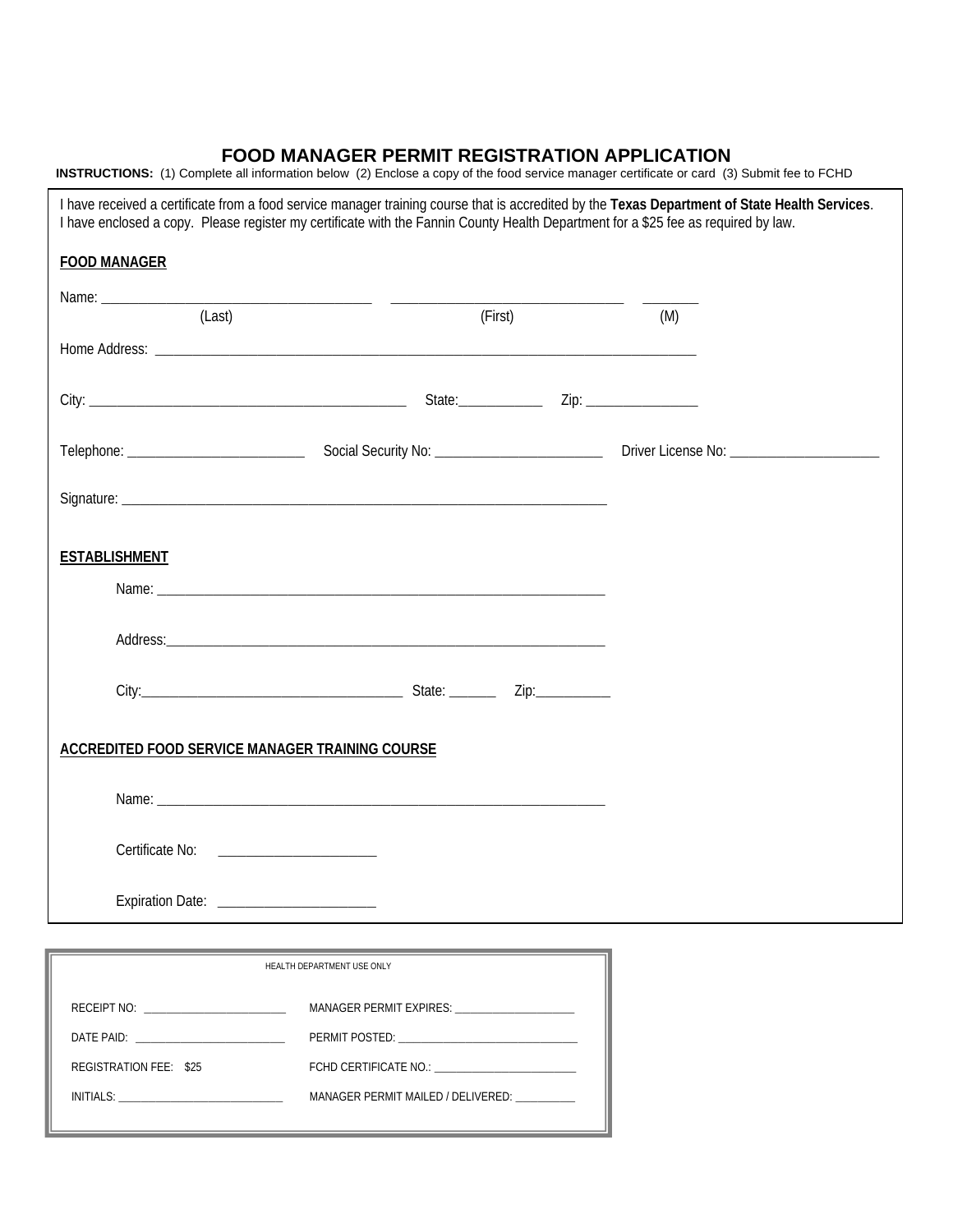# PLAN REVIEW APPLICATION

# **Submit: (1) Completed Application (2) \$125 Fee and (3) Copy of Plans to FCHD**

| Reason for Application:       New       Remodeled       Change of Ownership                                                                                                                        |  |
|----------------------------------------------------------------------------------------------------------------------------------------------------------------------------------------------------|--|
|                                                                                                                                                                                                    |  |
| Type of Facility:   Food Service   Retail Store   Mobile Food Unit   Commissary<br>  Food Manufacturer   Swimming Pool/Spa   Other<br>Type of Service: Describe nature of operation and menu items |  |
|                                                                                                                                                                                                    |  |
|                                                                                                                                                                                                    |  |
|                                                                                                                                                                                                    |  |
|                                                                                                                                                                                                    |  |
| HEALTH DEPARTMENT LISE ONLY                                                                                                                                                                        |  |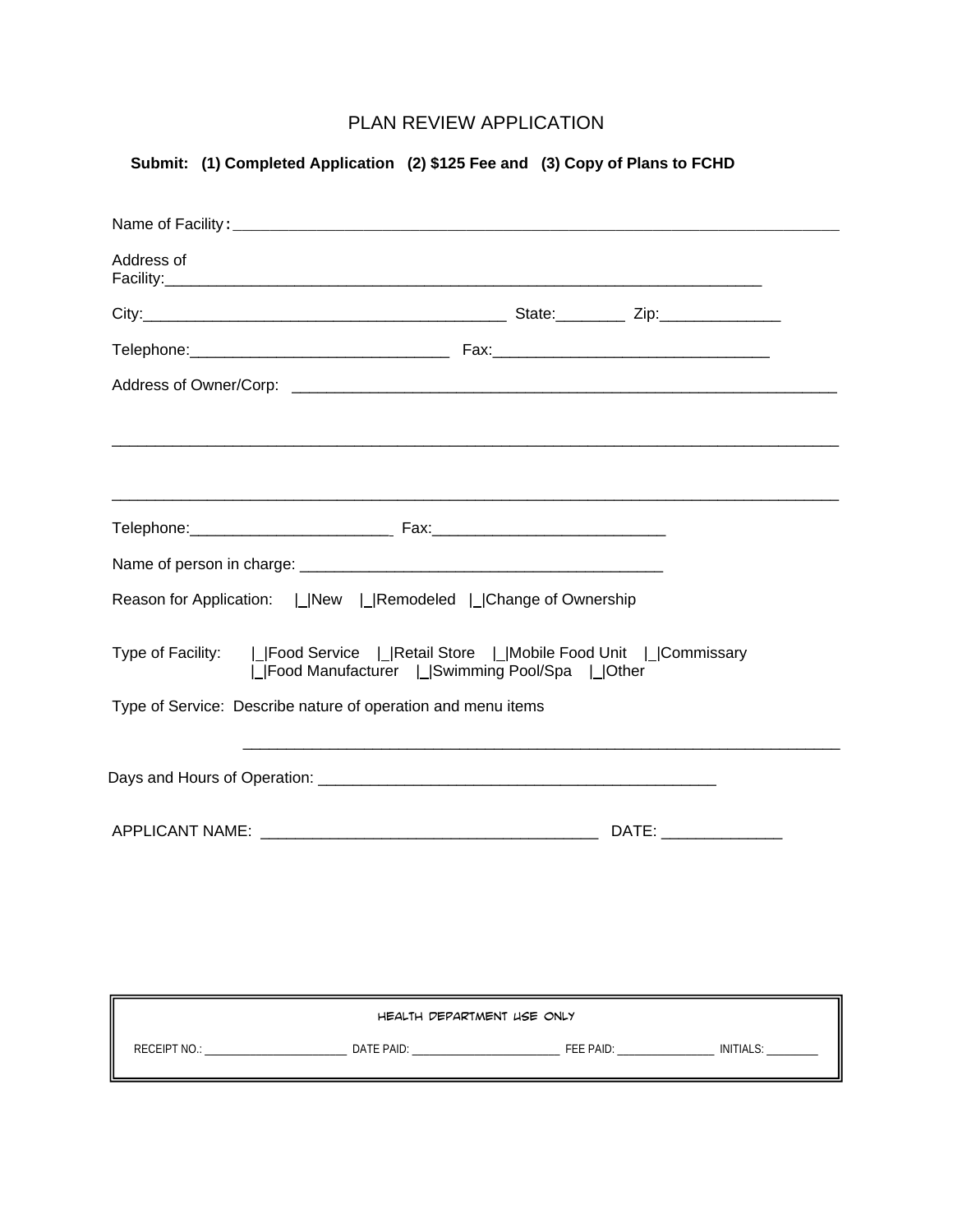# PLAN REVIEW FOR RETAIL FOOD ESTABLISHMENTS

| City:                                        | State:________<br>Zip: __________ |
|----------------------------------------------|-----------------------------------|
| Telephone:__________________________________ |                                   |

# **Instructions:**

- 1. The plans of the above establishment have been reviewed. All requirements in the Texas Food Establishment Rules §229.161 and 229.173 to 175, as well as local municipality and county codes, apply and must be met prior to issuance of the operating permit. Please note that the owner is responsible for assuring that all employees have obtained proper permits prior to opening. For your convenience, a list of construction standards is attached.
- 2. Please correct the items specified below.
- 3. Contact the reviewer when construction is complete for a final pre-operational inspection.

\_\_\_\_\_\_\_\_\_\_\_\_\_\_\_\_\_\_\_\_\_\_\_\_\_\_\_\_\_\_\_\_\_\_\_\_\_\_\_\_\_\_\_\_\_\_\_\_

|                                 |                           | Ext |
|---------------------------------|---------------------------|-----|
| Date __________________________ | Date ____________________ |     |
|                                 |                           |     |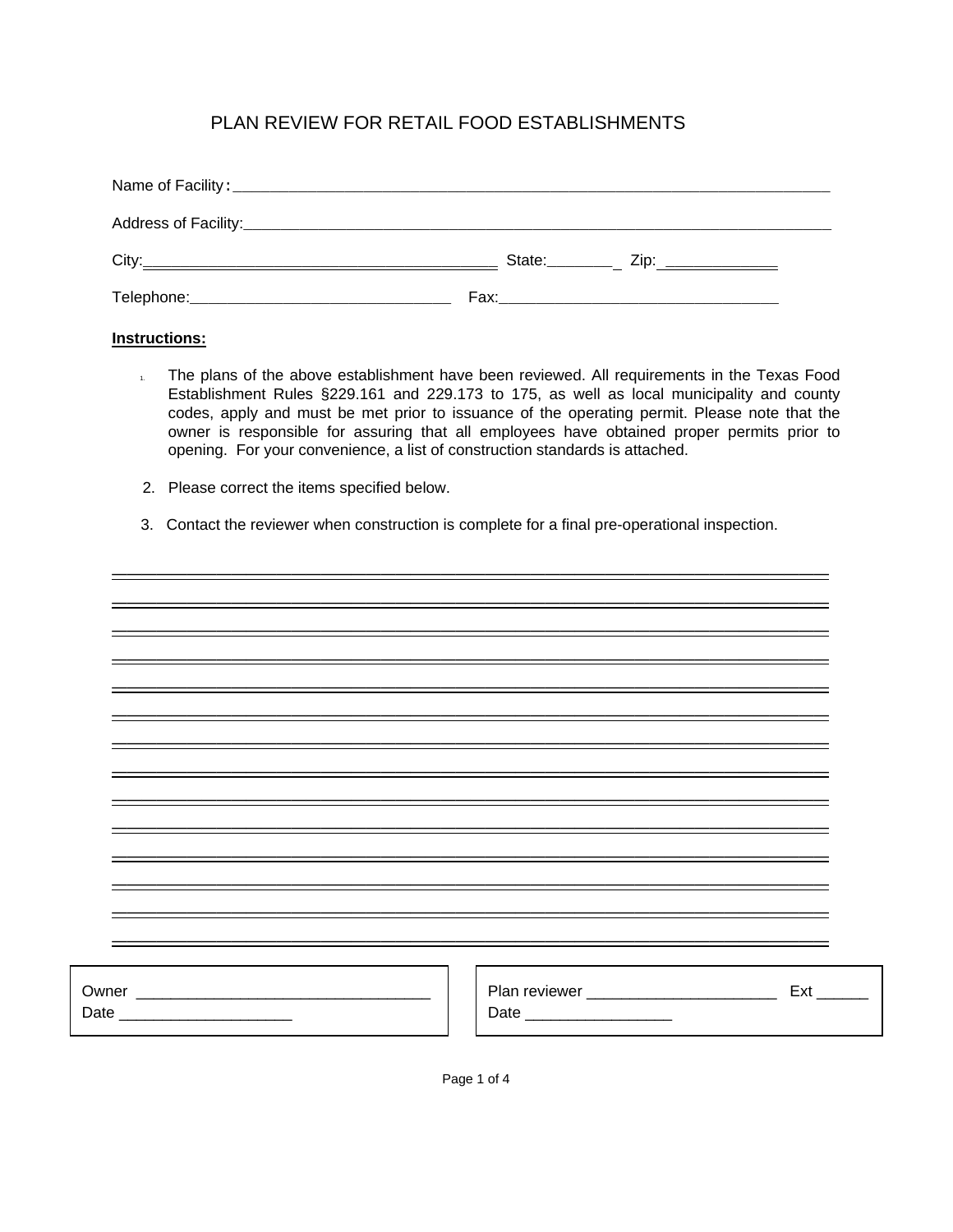### **PLAN REVIEW FOR FOOD ESTABLISHMENTS – continued**

#### **1. SUBMISSION OF PLANS.**

A complete set of plans and specifications shall be submitted. Plans must be drawn to scale.

#### **2. CERTIFICATE OF OCCUPANCY.**

Owner must obtain a Certificate of Occupancy or be issued clearance before a Health Permit will be issued.

# **3. TIME LIMITATION ON CONSTRUCTION/REMODELING.**

Construction must begin and end within the time limits of the project's Building Permit.

City Departments such as Building (electrical, mechanical, plumbing) and Fire may be involved.

#### **4. INSPECTIONS OF FACILITIES BY HEALTH DEPARTMENT.**

Contact the plans reviewer to schedule a preliminary inspection before the construction is completed.

Contact the plans reviewer to schedule a final inspection at least 72 hours prior to opening for business.

#### **5. ALTERATION(S) TO PLANS.**

Contact the plans reviewer before making any alterations in approved plans.

#### **6. WATER SUPPLY.**

Establishment's water shall be from a public water system or an approved source that meets State drinking water requirements. \_\_\_\_ Private wells shall be approved by TCEQ

#### **7. SEWAGE**

\_\_\_ All sewage and waste water shall be disposed into a public sewage system or an individual sewage disposal systems that meets State and local requirements.

### **8. WALLS AND CEILINGS.**

- Wall and ceiling surfaces in food preparation, food serving, warewashing, storage areas, and toilet rooms must be smooth, nonabsorbent, easily cleanable, light in color and in good condition. Acoustical ceiling panels are not approved in these areas.
- Studs, joists, and rafters shall not be exposed in the areas listed above.
- Utility lines and pipes must not be unnecessarily exposed and must not obstruct or prevent cleaning of walls or ceilings.
- Duct work for HVAC shall be recessed inside walls or ceilings.

### **9. FLOORS.**

- Floors in food preparation, food serving, warewashing, storage areas, and toilet rooms must be smooth, nonabsorbent, easily-cleanable, and in good condition.
- Exposed horizontal utility lines service lines or pipes may not be installed on the floor.
- **Floor-wall junctures must be covered and sealed.**
- Floor drains are required in areas subject to overflow or where a discharge of liquid waste is expected from equipment such as buffet lines, salad bars, drink stations, ice machines.

#### **10. SHELVING AND CABINETS.**

- Unfinished construction is not allowed anywhere. Interior surfaces of cabinets and shelf surfaces shall be finished with a smooth, nonabsorbent, easily cleanable surface.
- Shelving and racks shall hold food and food-related items a minimum of 6 inches off the floor. The area between the floor and lowest shelf shall be easily cleanable.
- Wooden shelves or racks are not permitted in refrigerated storage areas. Only stainless steel or other non-corrosive metal shelving are approved for use in refrigerators, freezers, and walk-in refrigeration units.

### **11. HANDWASHING LAVATORIES.**

- Lavatories designated only for handwashing are required if any type of food/mixed drink preparation or warewashing is conducted.
- Lavatories shall be accessible and conveniently located in food preparation, food serving and warewashing areas, and toilet rooms.
- Lavatories must be equipped with hot and cold water, supplied through a mixing valve or combination faucet.
- Lavatories shall be located to avoid contamination of food and food-related items and areas. Splash guards may be used to meet this requirement.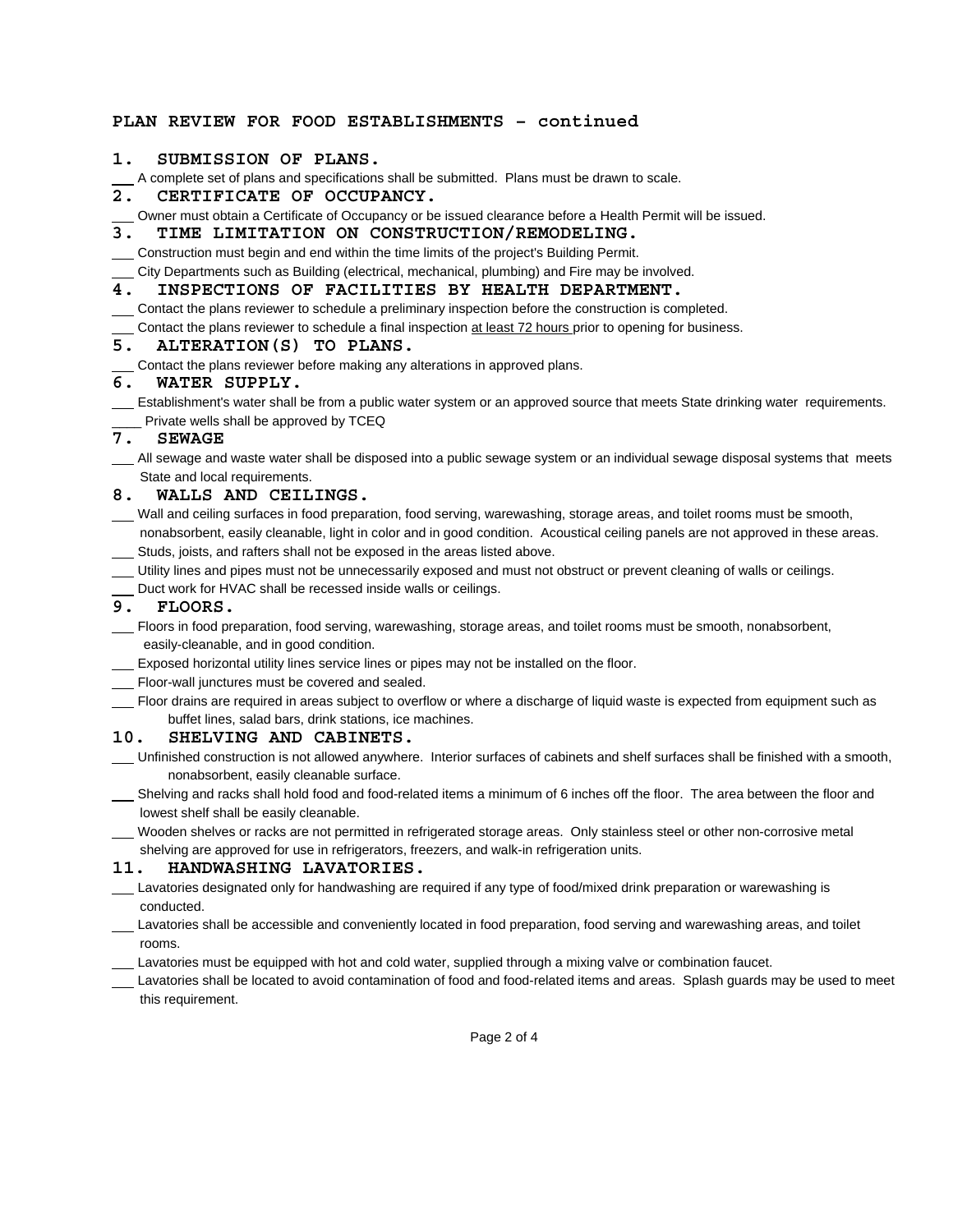### **PLAN REVIEW FOR FOOD ESTABLISHMENTS – continued**

### **12. WARE WASHING FACILITIES.**

- A minimum three-compartment sink is required for manual washing, rinsing and sanitization of equipment and utensils.
- All ware washing sinks shall be large enough to permit the complete immersion of the largest piece of portable equipment.
- Separate drainboards for soiled and clean equipment and utensils shall be attached to all ware washing fixtures.
- All mixed-drink type facilities or those using any glassware resulting in the need for a "dump sink" must have an adequate four-compartment sink with double drainboards.
	- Mechanical dishwashing machines may supplement but not replace the manual sink requirement.

#### **13. FOOD PREPARATION SINKS.**

Food preparation sinks shall be separate from ware washing sinks and shall be drained into the sewage system through a minimum 1-inch vertical air gap.

### **14. UTILITY SERVICE SINK.**

- At least one utility sink or curbed cleaning facility shall be provided for the cleaning the mops and similar floor cleaning tools and the disposal of mop water or other waste water.
- The utility service fixture shall be located to avoid the contamination of food and food-related items and areas.
- The utility service fixture shall be provided with hot and cold water.
- A vacuum breaker or approved backflow prevention device shall be installed if a hose is connected.
- A device must be present to hang all mops, brooms, and squeegees.

## **15. PLUMBING.**

- Approved backflow prevention device shall be installed on items connected to the water system, such as chemical injectors, attached hoses, and spray wands where there is a potential for direct connection between the potable water system and nonpotable water. This includes outside water faucets.
- There shall be no direct connection between the sewage system and any drains originating from equipment in which food or utensils are placed, such as ice machines, food preparation sinks, floor drains in walk-in refrigeration units, steam tables, and salad bars. These fixtures shall be drained into the sewage system through a minimum 1-inch vertical air gap. Water heaters will provide a constant and ready source of hot water to all supplied fixtures.

# **16. EQUIPMENT DESIGN AND INSTALLATION.**

- Recommend equipment which is designed and constructed for commercial use be used in food establishments. Residential, home-type refrigerators, freezers, ranges and ovens may not withstand the heavy use.
- Installed and immobile equipment such as refrigerators, freezers, ovens, ranges, fryers, food preparation units and tables shall be (a) sealed to the floor; (b) installed on a raised platform of sealed concrete; or (c) elevated on legs to provide a minimum 6 inch clearance between floor and equipment.
- Sufficient space must be provided for easy cleaning between and behind each unit of floor-mounted equipment, or the space between it and adjoining equipment units and adjacent walls shall be closed and sealed.
- A minimum 3-foot working space/aisle shall be maintained throughout the establishment in food preparation, food serving, warewashing and storage areas.
- The tops of all walk-in refrigeration units and vent hoods shall be extended to the ceiling and properly sealed.
- Hoses to and from cold plates in ice bins must be grommeted at entry and exit sites. Ice bins must be equipped with proper lids.

### **17. VENTILATION.**

 A vent hood system is required when any operation within the kitchen produces excessive heat, steam, condensation, greaseladen vapors, obnoxious odors, smoke and/or fumes, and shall meet the requirements of the City Mechanical Code. Easily removable and easily cleanable filters are required in vent hoods and ventilation systems.

# **18. TOILET ROOMS.**

- Toilet rooms shall conform to all Building, Plumbing, and Health Code requirements.
- Toilet facilities shall be conveniently located and shall be accessible to employees at all times.
- Toilet rooms shall be completely enclosed and have tight-fitting, self-closing solid doors.
- Toilet rooms shall have mechanical ventilation to the outside of the establishment.
- \_\_\_\_ A covered receptacle shall be in the women's restroom.